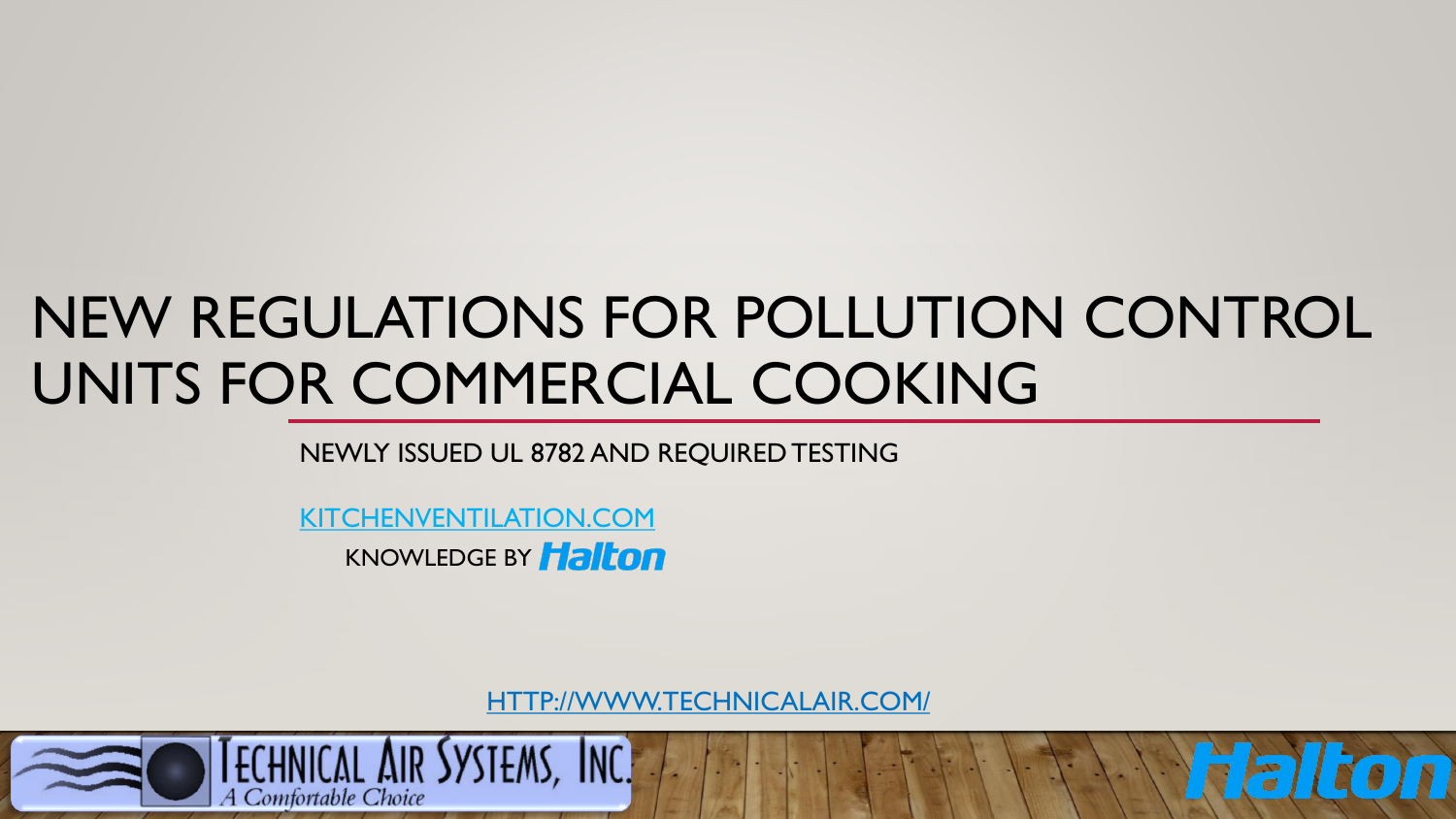## BACKGROUND

- Until recently, there has been no regulation dedicated specifically to Pollution Control Units for Commercial Cooking.
- Most PCU's have been listed to
	- **UL 1978** standard for Grease Duct Construction
	- **UL 710** Standard Exhaust Hoods for Commercial Cooking Equipment
	- **UL 867** Electrostatic Precipitators



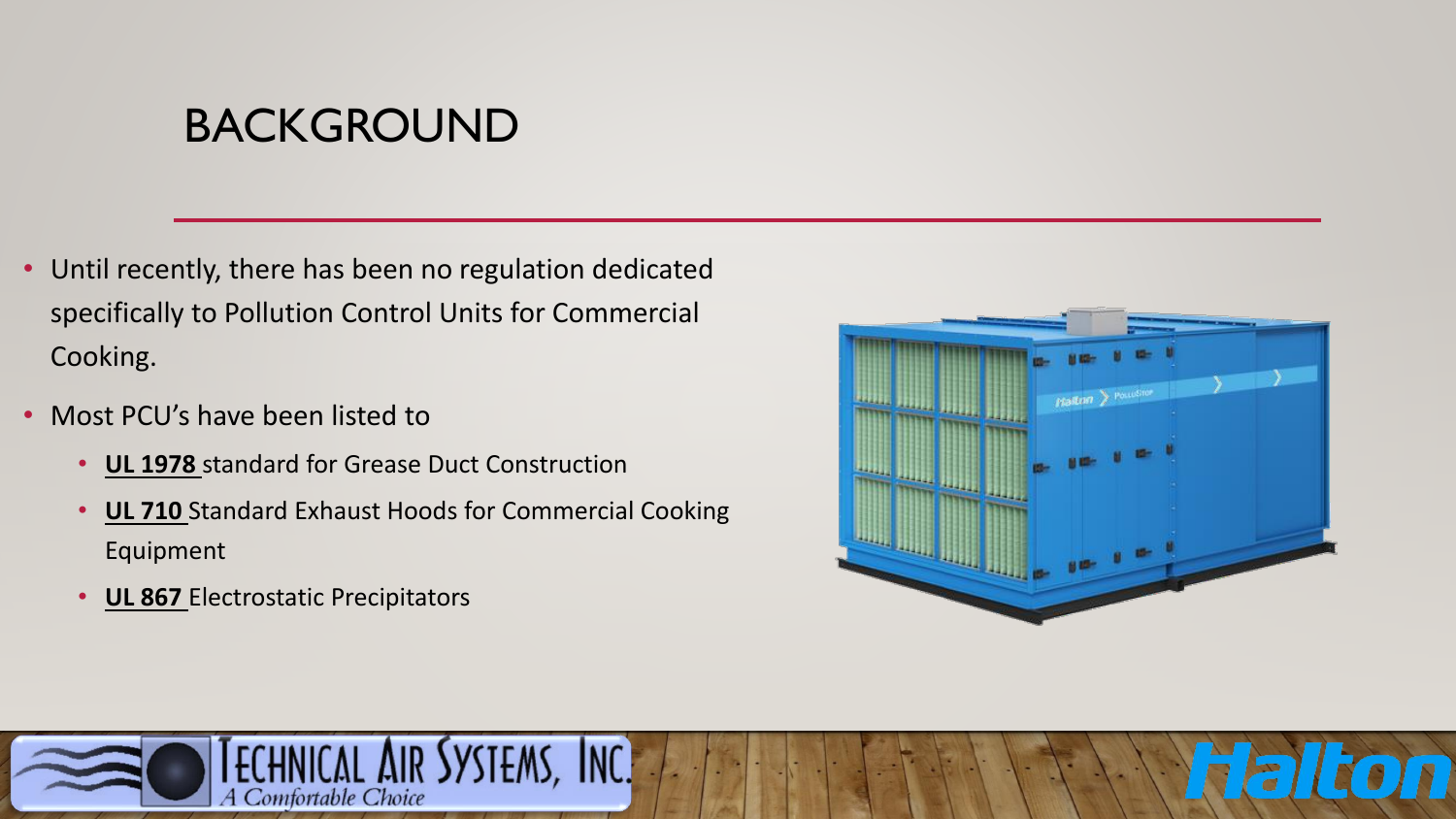## UL 8782 – POLLUTION CONTROL UNITS FOR COMMERCIAL COOKING



A Comfortable Choice

- **UL 8782 -** new Outline of Investigation published by Underwriters Laboratories
- **Certification of "Pollution Control Units for Commercial Cooking."**
- First outline designed to be used for pollution control units installed inline in grease ductwork which is serving restaurants.
- Supersedes previous Standards that manufacturers have used ( UL 710, 1978, 867)
- Manufacturers' pollution control units should comply with this new outline in April of 2020.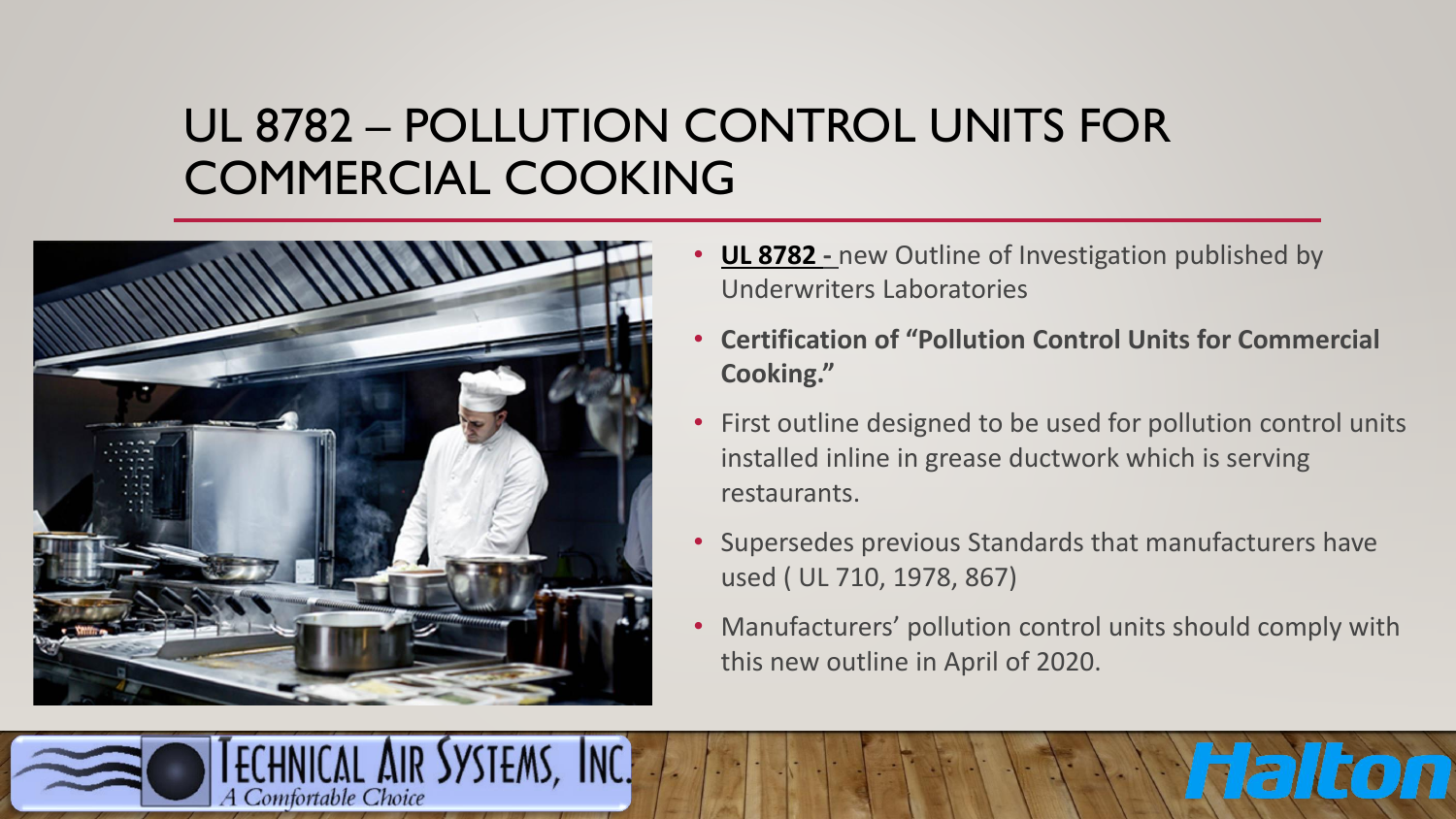# ITEMS THAT WILL BE REQUIRED FOR TESTING FOR UL 8782

- 1. Verifying that the temperature of electrical components, other components, and the exterior skin temperature are within limits after stabilization with the incoming air at 500 F (260 C).
- 2. Performing a simulated fire by heating the incoming air up to 2,000 F (1093 C) and verifying that the unit does not leak to the outside.
- 3. Verifying that access doors are grease tight.
- 4. Subjecting exterior control panels and components to a rain test to ensure they remain liquid tight.
- 5. Getting reduced clearance to combustibles.



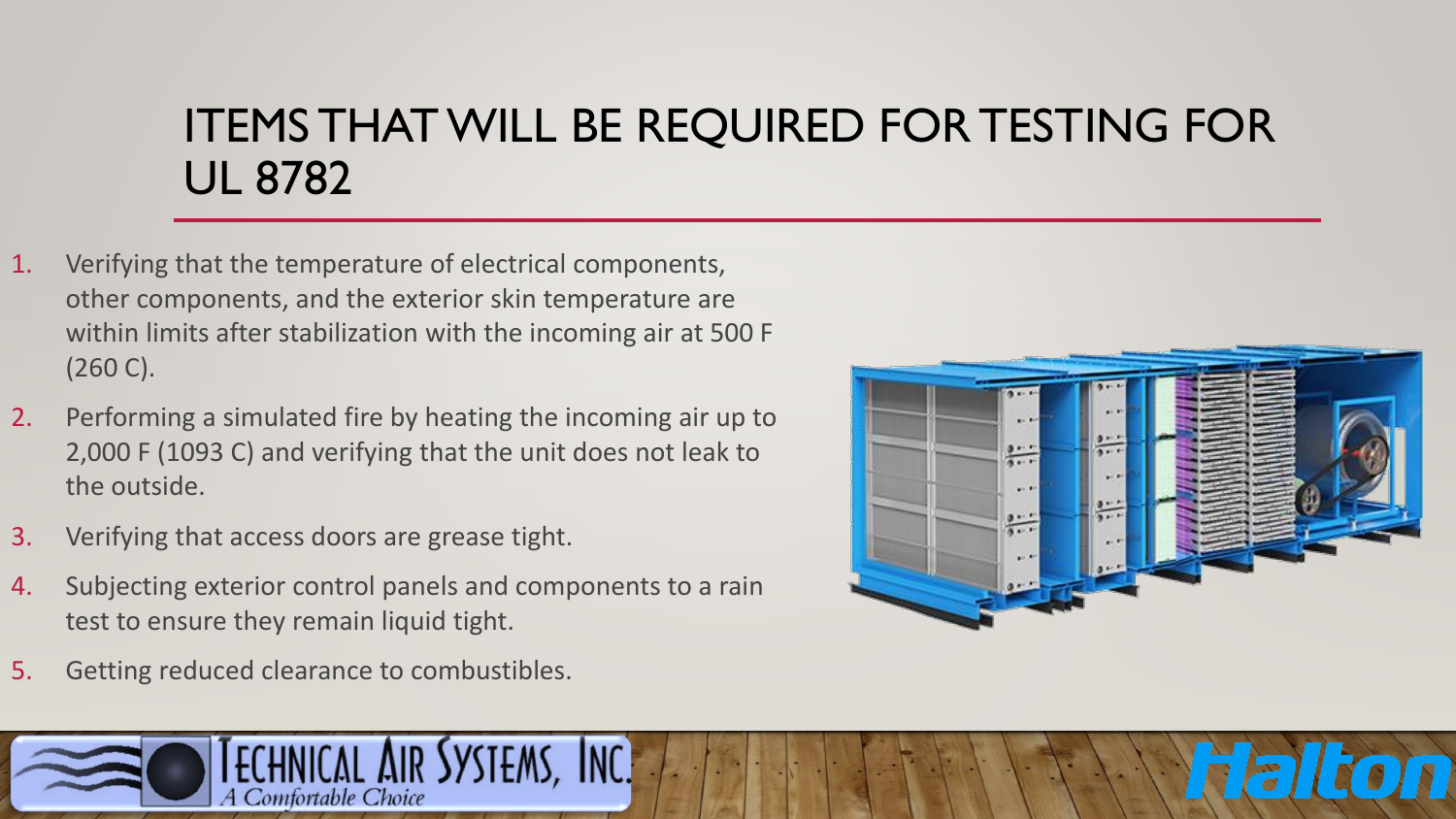# HALTON CODE COMPLIANCE





A Comfortable Choice

**YSTEMS, INC.** 

- **Halton's** *Pollustop* **Pollution Control Units are complaint with:**
	- **UL8782**
		- Certification of "Pollution Control Units for Commercial Cooking."
	- **NYC Dept of Environmental Protection listing** 
		- Required if live fuel or char broilers are used (>875 lbs/wk).

 $\blacksquare$ 

- **FDNY COA** 
	- Certificate of Approval by FDNY